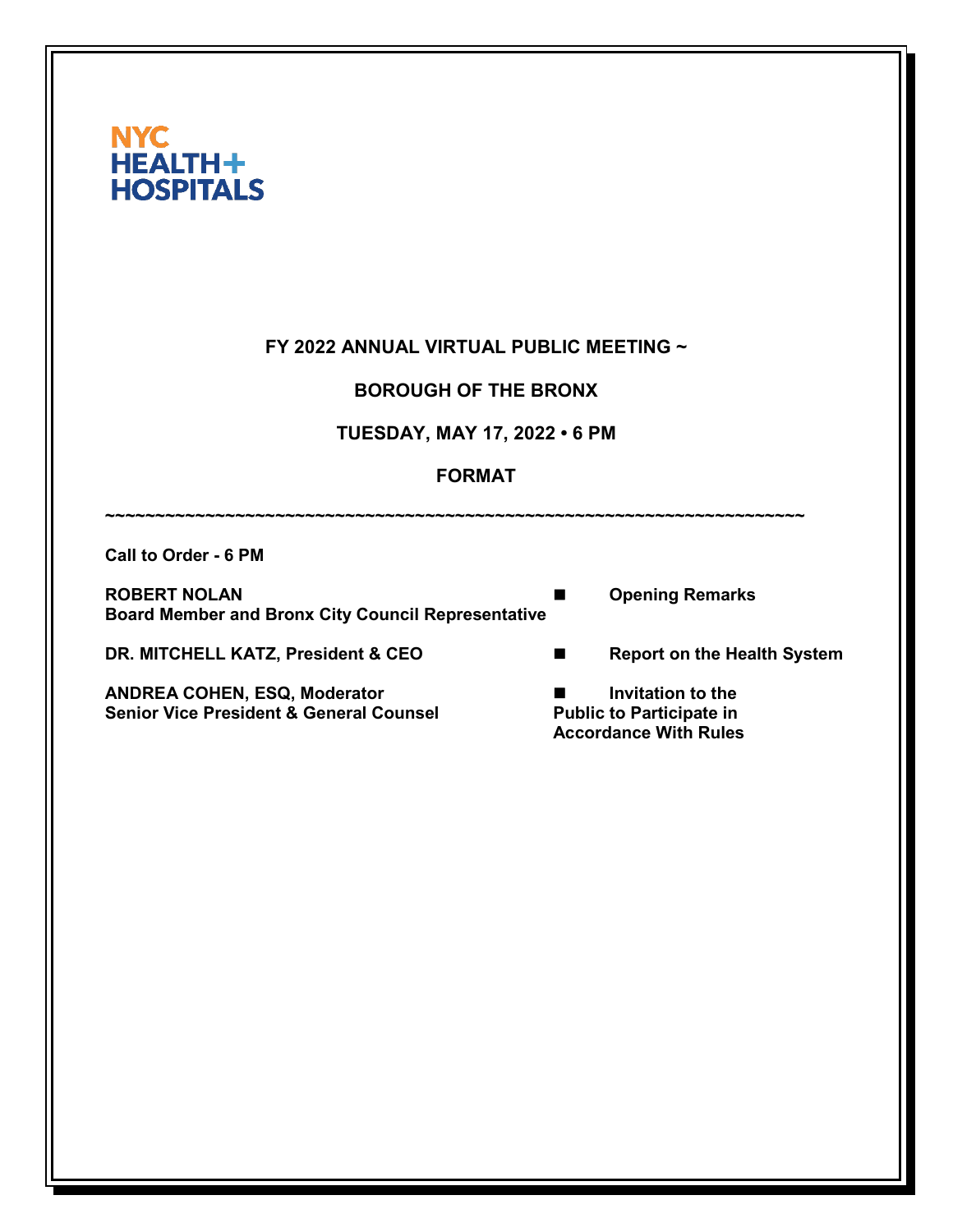

**NYC Health + Hospitals Fiscal Year 2022 Annual Public Meeting – The Bronx Tuesday, May 17, 2022 Report by Dr. Mitchell Katz, President and CEO**

#### **MARKING TWO YEARS OF THE COVID-19 PANDEMIC**

In March, we marked two years since NYC Health + Hospitals admitted our first patient with COVID-19. The second year of fighting the pandemic, and responding to four cycles of COVID, was difficult. Our patients suffered, our families suffered, and we the healers suffered. We remember the lives lost, those who continue to suffer from the impact of this pandemic, and honor the NYC Health + Hospitals health care heroes who have served New Yorkers at every stage of this pandemic.

I began to feel hopeful as we headed into the 2021 end-of-year holiday season -- with vaccines and boosters widely available, and new treatment options on the horizon -- only to have my hopes dashed by Omicron. Once again, our hospitals filled up with patients needing our help. The demand for our testing and vaccination services reached an all-time high. And so many of us New Yorkers – specially health care workers -- got sick and needed to lie under the covers with our sore throats and hacking coughs, worried about our colleagues and teammates left stretched by our absence.

Thankfully, the Omicron wave leveled off and we began to see all the pandemic markers going in the right direction. Our City started to open up and moving to a post pandemic state. But COVID is not going away. Over the last few weeks, we have seen a slight uptick in hospitalizations across the City, and some hotspots in other parts of the country and New York State - and we cannot let our defenses down. We continue to prioritize vaccination and booster shots as our best defense. We continue to offer first and second COVID-19 booster shots to New Yorkers over 50 and others at high risk. We will be following the trends very closely and stand ready to meet the next phase of the pandemic with all the protections, resources, innovation and experience to address future challenges and help New Yorkers safely navigate whatever may lie ahead.

Throughout the entire pandemic, NYC Health + Hospitals, in collaboration with our NYC Test & Trace Corps, provided care, treatment, testing, tracing, vaccination, shelter, food and so much more to New Yorkers who needed it most. I would like to highlight some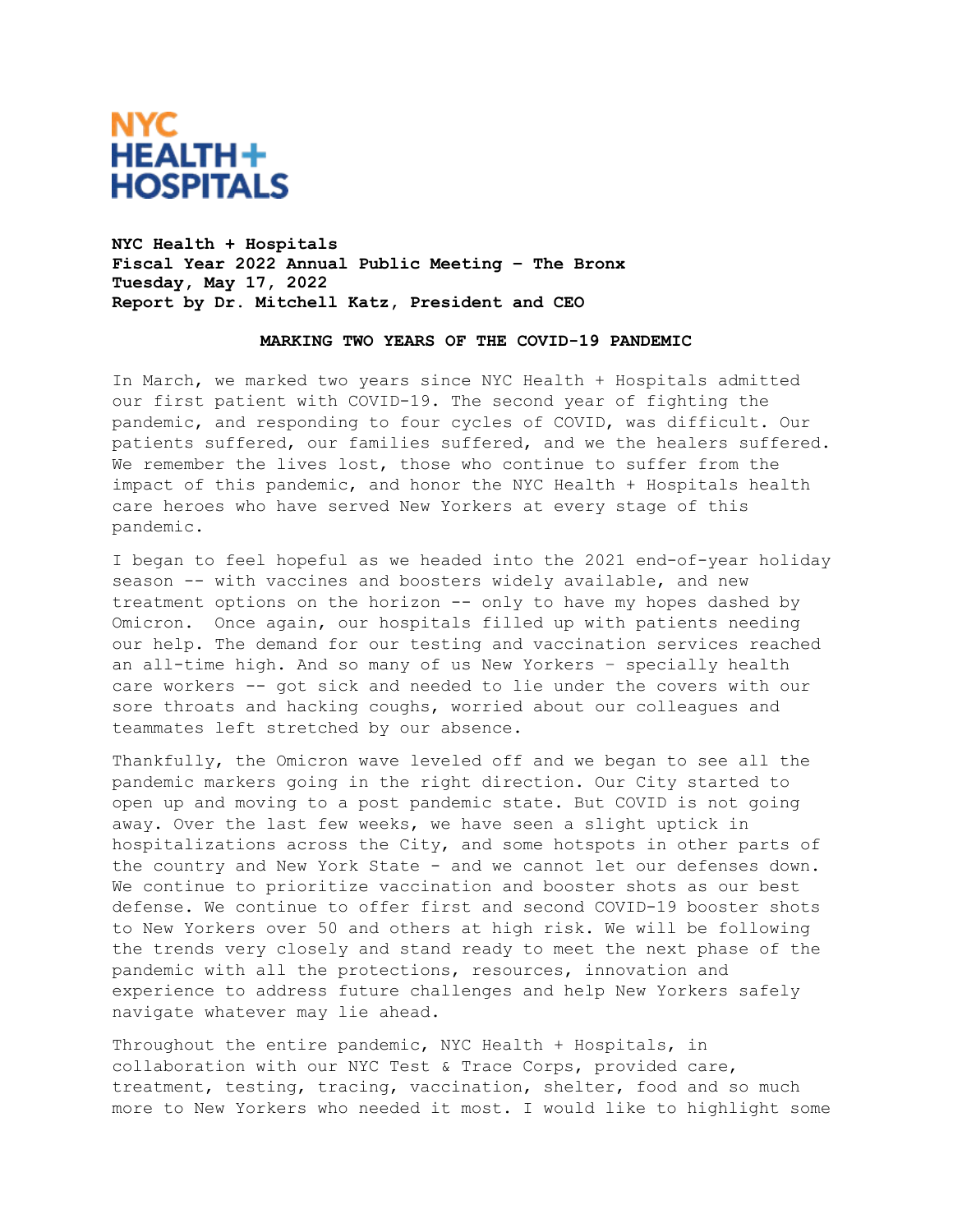of our most recent efforts and accomplishments in response to the pandemic.

We provided quality and compassionate care for thousands of patients in our hospitals and nursing homes. And our nursing facilities nurtured and protected hundreds of our most vulnerable and elderly.

We provided more than 10.5 million COVID tests at our hospitals, Gotham Health centers, in the homes of New Yorkers, and Test & Trace sites across the five boroughs, and distributed over 4 million athome tests to schools.

In January 2021 we administered our first COVID vaccine and by the end of March we celebrated our 100,000 vaccine. Since then, we continued to prioritize vaccination for our employees and our most vulnerable patients at our facilities and in their homes – and have administered more than 1.7 million vaccine doses across the five boroughs.

Each time the vaccines became available to new populations – including small children and teens – our hospitals and Gotham Health centers quickly geared up to reach those patients and invited members of the community to get vaccinated with us.

We opened three COVID-19 Center of Excellence in Bushwick, Brooklyn; Tremont, Bronx; and Elmhurst, Queens - to serve patients with long-<br>term symptoms. The new health centers are located in neighborhoods The new health centers are located in neighborhoods that were significantly affected by the virus, and are designed to ensure access to the specialized care New Yorkers will need to address long-term respiratory, cognitive and mental health conditions caused by the virus.

Through contact tracing, the Test & Trace Corps team identified 1.7M contacts. We helped 33,000 people isolate at a quarantine hotel and delivered more than 2.2M free meals to those in isolation or quarantine.

Our amazing Test & Trace Corps team also lunched a number of new programs to serve New Yorkers hardest hit by the pandemic, including:

- Street Health Outreach & Wellness our SHOW mobile units have offered services to over 119,000 unique New Yorkers, with a focus on people experiencing homelessness. Those services include COVID tests, social worker engagements, medical consultations, and vaccinations.
- COVID Treatment Outreach or CATCH to help those at the highest risk of developing serious or severe COVID-19 infections, to ensure life-saving oral antiviral treatments, monoclonal antibody treatment, and other healthcare resources are promptly delivered to those in need.
- AfterCare to support New Yorkers living with the long-term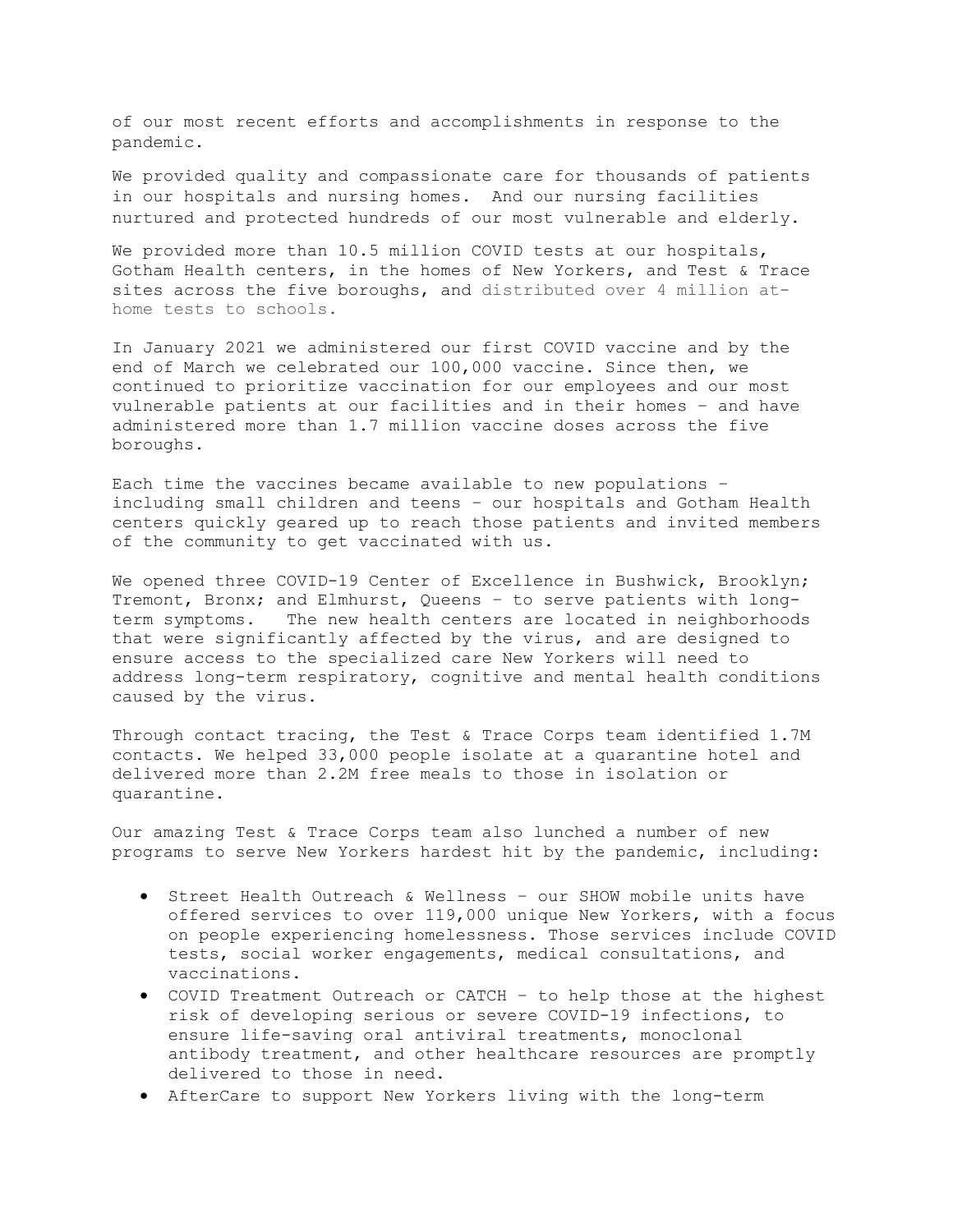effects of COVID-19. The program connects Test & Trace clients with ongoing health and social needs to the full range of resources and referrals relating to Long-COVID including NYC Health + Hospitals COVID-19 Centers of Excellence.

• [COVID-19 Quarantine and Isolation Guidance Tool](https://covid19.nychealthandhospitals.org/COVID19help) to offer personalized guidance to New Yorkers who were exposed to or test positive for COVID-19. In addition to providing appropriate guidance, the tool's individualized results offer quick connections to critical resources, including isolation hotels, free meal delivery, testing and treatment.

While we have been focused on taking care of New Yorkers, we have not lost sight of the need to take care of our own. We continue to offer our heroic workforce all the resources and support they need to recharge, de-stress and heal through our Helping Healers Heal program. We offer on-site counseling, debriefing support, and thanks to a recent, anonymous \$100,000 donation, we will fund new wellness spaces to provide respite and support for health care workers who have served in some of the hardest-hit neighborhoods of New York City during the COVID-19 pandemic.

The COVID-19 pandemic has shown how necessary New York City's public health System and its employees truly are. We have proven that there is no challenge we cannot overcome when it is about protecting the health of the most vulnerable New Yorkers under our care. Thanks to our amazing workforce, and their sacrifices and readiness to answer a higher calling over the last year, NYC Health + Hospitals has been there for our patients and all New Yorkers at every step of this pandemic.

### **BRONX NEWS & HIGHLIGHTS**

Despite the tremendous demand on our health System created by the pandemic, we never lost sight of our goals to expand access to care for more New Yorkers regardless of ability to pay or immigration status, offer the highest quality of care, and advance our values of equity, diversity and inclusion. Here are just a few highlights that reflect our commitment to the health and wellness of the people of this borough.

• **Combined Hospital Operating Certificate** –We received approval from the State to combine Jacobi and North Central Bronx (NCB) hospitals under one operating certificate to help reduce regulatory burden and streamline delivery of care for our patients. Since the spring of 2019, the Jacobi and NCB teams have worked to prepare for the transition, completing State regulatory requirements, combining their electronic medical record system, and coalescing their medical staffs, among many other critical steps. The State acknowledged that the combined entity – of one hospital in two campuses - met all the conditions. CEO Chris Mastromano ensured this was a seamless process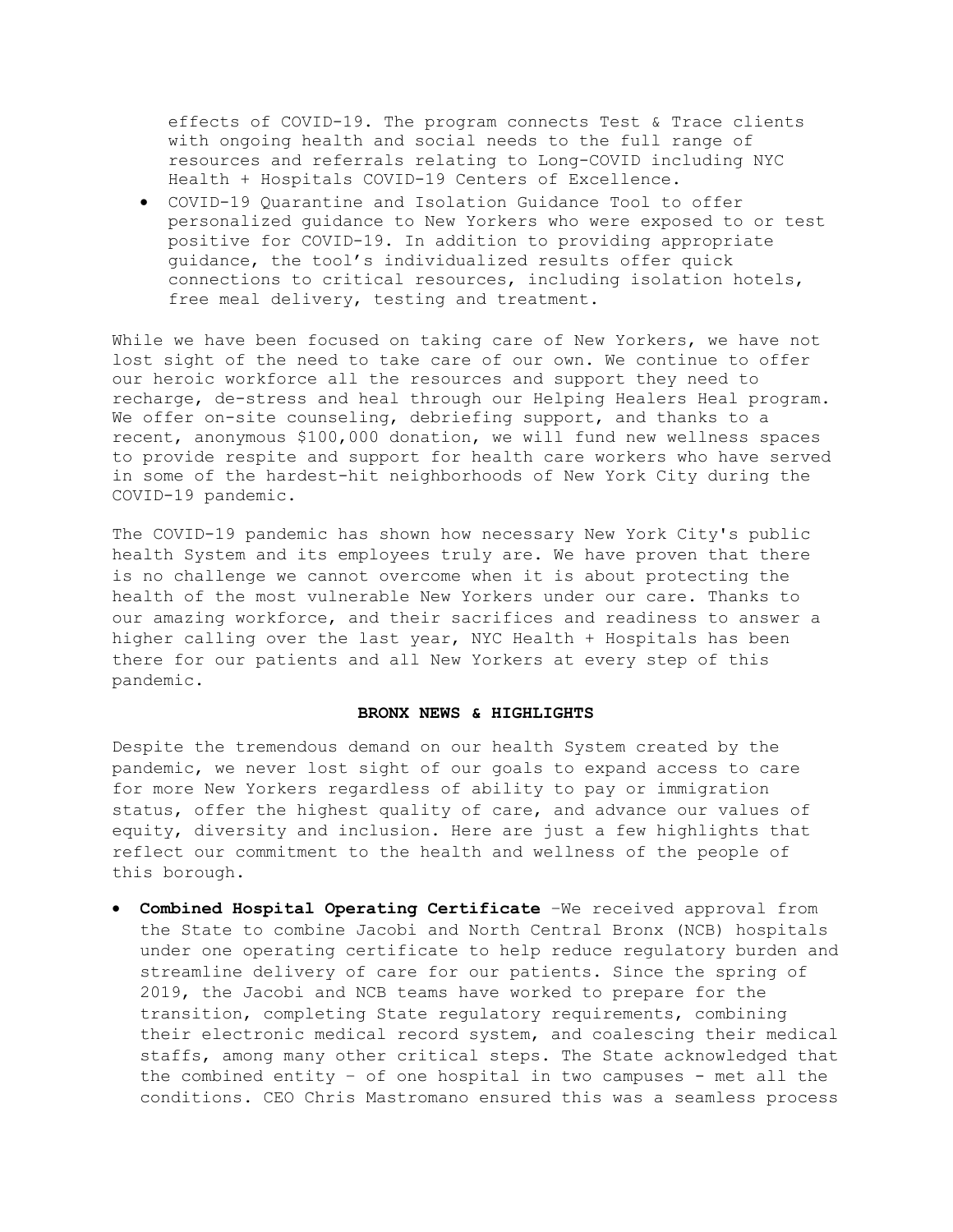for patients and staff, reflecting our commitment to the strength and sustainability of NCB, and the important role it and its leaders play in the North Central Bronx community.

- **New Leadership** In April 2021, we were fortunate to have a very talented individual and one of our own hospital executives, Christopher Roker, take the helm as CEO of NYC Health + Hospitals/Lincoln. Chris has served as CEO of two other hospitals in our system – Queens and Metropolitan hospitals – and has proven to be effective, compassionate leader committed to our patients, staff and community. He was able to hit the ground running and seamlessly lead the hospital's continued response to the COVID-19 pandemic. Chris also continues to serve as the health system's Chief Growth Officer. He is an operational expert focused on building, growing, and improving the profitability, performance, and value in organizations with a leadership style that fosters teamwork and motivates staff.
- **U.S. News & World Report 2021-22 Best [Hospitals](https://health.usnews.com/best-hospitals/rankings) ranked our three hospitals in the Bronx as "high performing"** for clinical excellence in multiple specialty areas. NYC Health + Hospitals/Lincoln was recognized for excellence in Chronic Obstructive Pulmonary Disease (COPD), Congestive Heart Failure, Diabetes and stroke. NYC Health + Hospitals/Jacobi was recognized for Congestive Heart Failure and Diabetes. NYC Health + Hospitals/North Central Bronx was recognized for excellence in Congestive Heart Failure.
- **Excellence in Cardiac Care and Stroke Prevention** Our three hospitals in the Bronx also received national recognition by the American Heart Association for their commitment to ensuring patients with heart disease receive the most appropriate treatment according to nationally recognized, research-based guidelines. Lincoln, Jacobi and NCB hospitals earned the recognition by meeting specific quality achievement measures for the diagnosis and treatment of heart failure and stroke patients, including education, use of medications and aggressive risk-reduction therapies. This was a remarkable achievement given the extreme circumstances and stresses of delivering care during the COVID-19 pandemic.
- **New Pride Health Centers Serve LGBTQ+ Community**  Last year, we opened two new health centers dedicated to lesbian, gay, bisexual, transgender, and questioning/queer (LGBTQ) patients in the Bronx. The Pride Center at NYC Health + Hospitals/Jacobi and the Gender Affirming Integrated Services Practice at NYC Health + Hospitals/Lincoln feature specially-trained clinical teams who provide culturally responsive health services to LGBTQ New Yorkers and address barriers that contribute to health disparities among LGBTQ youth and adults. The new health centers build on a commitment to the LGBTQ community that has earned NYC Health + Hospitals national recognition as "Leaders in LGBTQ Healthcare Equality."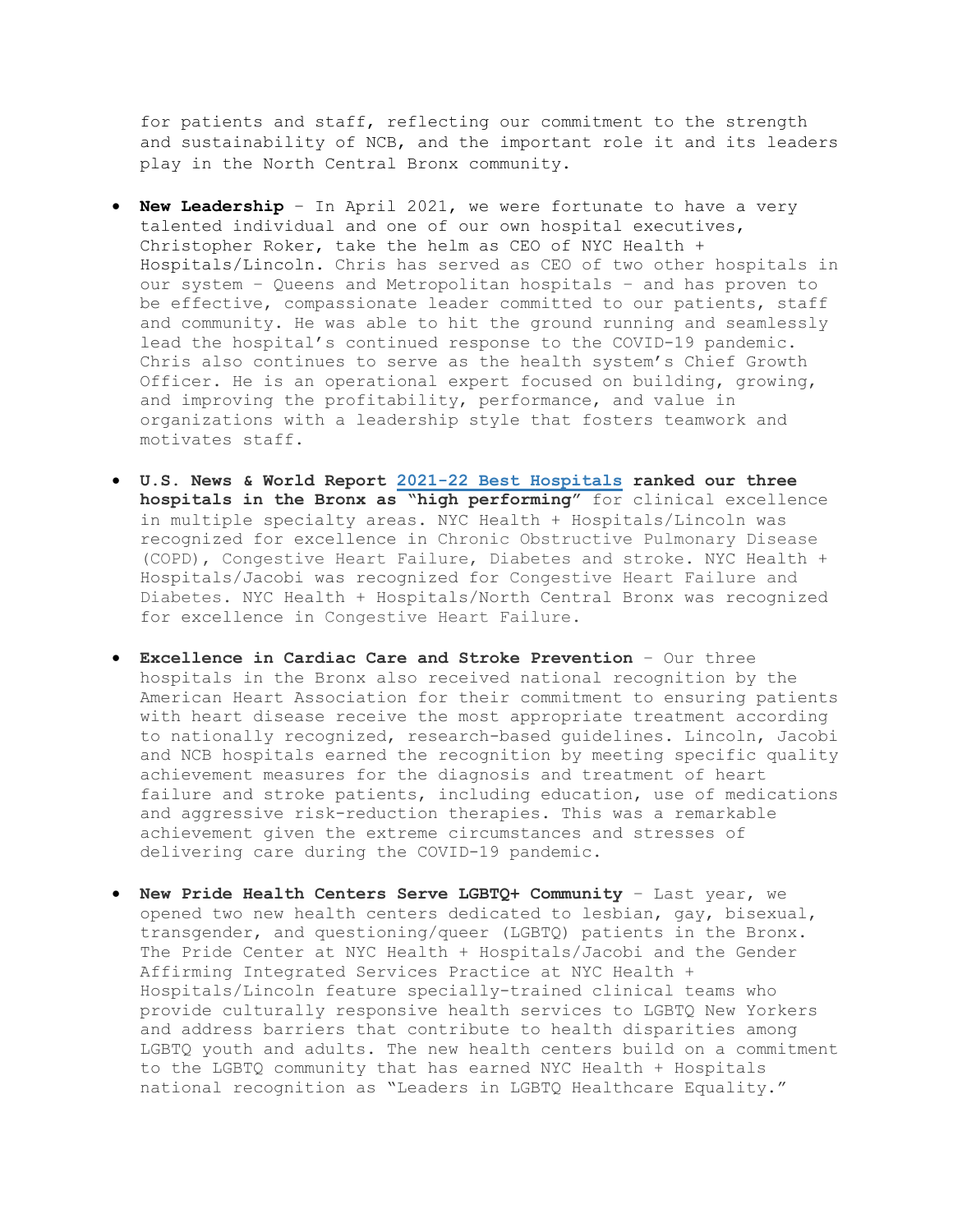• **NYC Health + Hospitals/North Central Bronx (NCB) welcomes support from U.S. Department of Defense (DoD)** – In late January, the DoD sent a medical team to support our heroic health care workers at NCB in the fight against the COVID-19 Omicron variant. The DoD team was trained on hospital policies and procedures, and shadowed staff before they began to serve for 30 days in our ED. In February, Governor Kathy Hochul visited the hospital, along with Representative Adriano Espaillat, Bronx Borough President Vanessa Gibson, and Council Member Eric Dinowitz to thank the DoD for working side by side with our staff to provide welcome support during the critical winter surge. Our staff had been working around the clock to care for our neighbors in one of the hardest hit communities in NYC and we were very thankful to the DoD medical team for supporting us as we nursed The Bronx back to health.

## **OTHER HEALTH SYSTEM NEWS**

Looking back through the last year, I am incredibly proud of the many other new programs and services we were able to advance. This is just a partial list that reflects the commitment to excellence among the compassionate and skilled workforce at NYC Health + Hospitals.

- *[US News Rates All Public Hospitals as High Performing in One or More](https://www.nychealthandhospitals.org/pressrelease/us-news-rates-all-public-hospitals-as-high-performing-in-at-least-one-specialty-area/)  [Specialty Area](https://www.nychealthandhospitals.org/pressrelease/us-news-rates-all-public-hospitals-as-high-performing-in-at-least-one-specialty-area/)s*
- **[American Heart Association Recognizes Public Health System for](https://www.nychealthandhospitals.org/pressrelease/american-heart-association-recognizes-system-for-efforts-in-cardiovascular-treatment/)  [Efforts in Cardiovascular Treatment](https://www.nychealthandhospitals.org/pressrelease/american-heart-association-recognizes-system-for-efforts-in-cardiovascular-treatment/)**
- *[Family Health Program Provides Enhanced Health Services to Children](https://www.nychealthandhospitals.org/pressrelease/family-health-program-provides-enhanced-health-services-to-children-in-foster-care/)  [in Foster Care](https://www.nychealthandhospitals.org/pressrelease/family-health-program-provides-enhanced-health-services-to-children-in-foster-care/)*
- *[MetroPlusHealth Ranks #1 in 2020 Medicaid Quality Incentive Program](https://www.nychealthandhospitals.org/pressrelease/metroplushealth-ranks-1-in-2020-medicaid-quality-incentive-program/)*
- *[NYC Health + Hospitals Launches the NYC Public Health Corps](https://www.nychealthandhospitals.org/pressrelease/mayor-de-blasio-launches-the-nyc-public-health-corps/)*
- *[NYC Health + Hospitals Expands Access to Lifestyle Medicine Services](https://www.nychealthandhospitals.org/pressrelease/nyc-health-hospitals-expands-access-lifestyle-medicine-services-city-wide/)  [City-Wide](https://www.nychealthandhospitals.org/pressrelease/nyc-health-hospitals-expands-access-lifestyle-medicine-services-city-wide/)*
- *[NYC Care Reaches Milestone of 100,000 Members](https://www.nychealthandhospitals.org/pressrelease/nyc-care-reaches-milestone-of-100000-members/)*
- *[Two NYC Health + Hospitals Employees Receive Prestigious Sloan](https://www.nychealthandhospitals.org/pressrelease/two-nyc-healthhospitals-employees-receive-prestigious-sloan-public-service-award/)  [Public Service Award](https://www.nychealthandhospitals.org/pressrelease/two-nyc-healthhospitals-employees-receive-prestigious-sloan-public-service-award/)*
- *[Maternal Medical Home Program Provides Wraparound Care, Services to](https://www.nychealthandhospitals.org/pressrelease/maternal-medical-home-program-provides-wraparound-care-services-to-pregnant-patients/)  [Pregnant Patients](https://www.nychealthandhospitals.org/pressrelease/maternal-medical-home-program-provides-wraparound-care-services-to-pregnant-patients/)*
- *["Medical Eracism" Initiative Aims to Abolish Race-Based Assessments](https://www.nychealthandhospitals.org/pressrelease/medical-eracism-initiative-aims-to-abolish-race-based-assessments-used-for-medical-decisions/)  [Used for Medical Decisions](https://www.nychealthandhospitals.org/pressrelease/medical-eracism-initiative-aims-to-abolish-race-based-assessments-used-for-medical-decisions/)*
- *[NYC Health + Hospitals Fundraising Campaign Raises \\$5.8 Million To](https://www.nychealthandhospitals.org/pressrelease/nyc-health-hospitals-fundraising-campaign-raises-5-8-million-to-provide-meals-for-frontline-workers/)  [Provide Meals For Frontline Workers](https://www.nychealthandhospitals.org/pressrelease/nyc-health-hospitals-fundraising-campaign-raises-5-8-million-to-provide-meals-for-frontline-workers/)*
- *[Virtual ExpressCare Proves to Reduce Unnecessary ED Visits](https://www.nychealthandhospitals.org/pressrelease/virtual-expresscare-proves-to-reduce-unnecessary-ed-visits/)*
- *[NYC Health + Hospitals Creates 'Transgender Health Care Resource](https://www.nychealthandhospitals.org/pressrelease/nyc-health-hospitals-creates-transgender-health-care-resource-guide/)  [Guide'](https://www.nychealthandhospitals.org/pressrelease/nyc-health-hospitals-creates-transgender-health-care-resource-guide/)*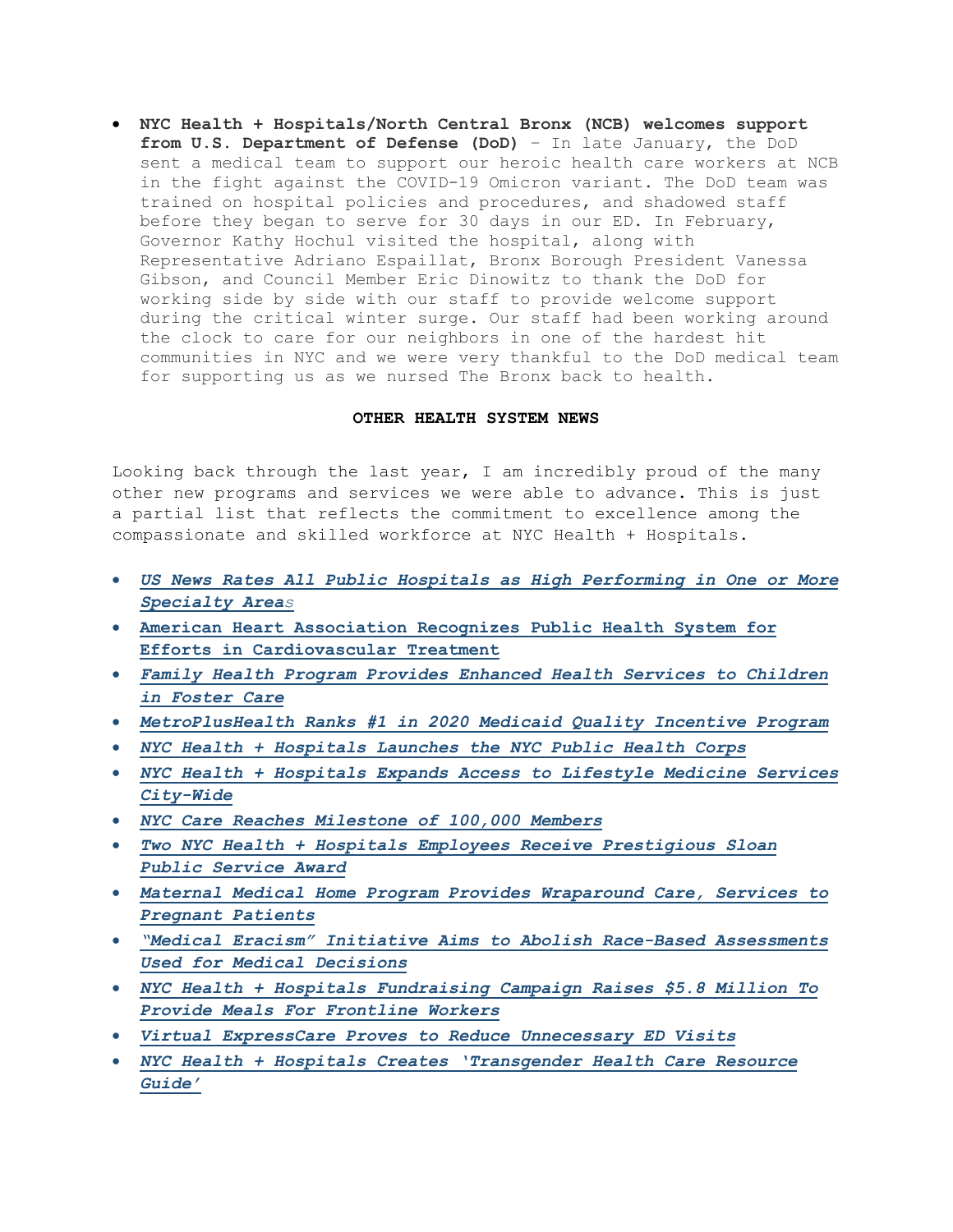- **[Primary Care-Centered Diabetes Management Programs Expanded System-](https://www.nychealthandhospitals.org/pressrelease/primary-care-centered-diabetes-management-programs-expanded-system-wide/)[Wide](https://www.nychealthandhospitals.org/pressrelease/primary-care-centered-diabetes-management-programs-expanded-system-wide/)**
- *[NYC Health + Hospitals Further Expands Telemedicine Services](https://www.nychealthandhospitals.org/pressrelease/nyc-health-hospitals-further-expands-telemedicine-services/)*
- *[NYC Health + Hospitals' "Early Steps" Inpatient Mobility Program](https://www.nychealthandhospitals.org/pressrelease/nyc-health-hospitals-early-steps-inpatient-mobility-program-reduces-length-of-hospital-stays-in-med-surge-patients/)  [Reduces Length of Hospital Stays in Med/Surge Patients](https://www.nychealthandhospitals.org/pressrelease/nyc-health-hospitals-early-steps-inpatient-mobility-program-reduces-length-of-hospital-stays-in-med-surge-patients/)*
- *[Nearly 2,000 Nurses to Participate in Nursing Clinical Ladder](https://www.nychealthandhospitals.org/pressrelease/nearly-2000-nurses-to-participate-in-nursing-clinical-ladder-program/)  [Program](https://www.nychealthandhospitals.org/pressrelease/nearly-2000-nurses-to-participate-in-nursing-clinical-ladder-program/)*
- *[NYC Health + Hospitals Accountable Care Organization earns Medicare](https://www.nychealthandhospitals.org/pressrelease/systems-aco-earns-medicare-shared-savings-for-8th-consecutive-year/)  [Shared Savings for 8th Consecutive Year](https://www.nychealthandhospitals.org/pressrelease/systems-aco-earns-medicare-shared-savings-for-8th-consecutive-year/)*
- *[NYC Health + Hospitals, CUNY Expand Nursing Partnership](https://www.nychealthandhospitals.org/pressrelease/hospital-system-expands-partners-with-cuny-to-advance-nursing-career-pathways/)*

\* \* \* \* \* \* \* \*

Thank you for being here tonight and for your support of our essential public health care system.

Now let's proceed to the main purpose of tonight's meeting – to hear from you, members of our community. Your input is so important to the future success of NYC Health + Hospitals. We are ready to listen.

I will now turn to Andrea Cohen to outline the proceeding for tonight's meeting.

# # #